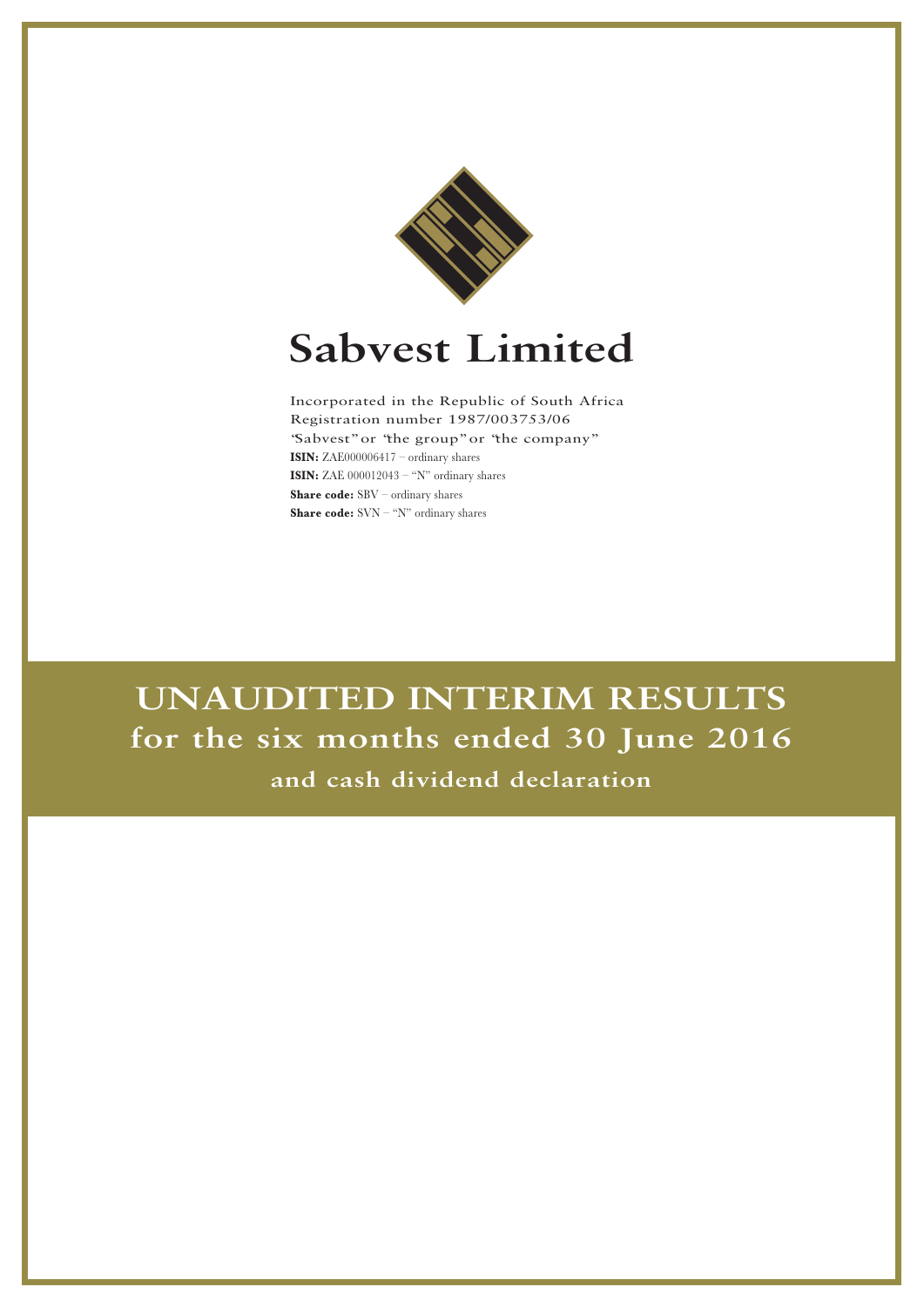# **Consolidated Summarised Statement of Financial Position**

as at 30 June 2016

|                                                                                               | <b>Unaudited</b><br>30 June<br>2016<br>R'000 | Unaudited<br>30 June<br>2015<br>R'000 | Audited<br>31 Dec<br>2015<br>R'000 |
|-----------------------------------------------------------------------------------------------|----------------------------------------------|---------------------------------------|------------------------------------|
| <b>Non-current assets</b>                                                                     | 1836058                                      | 1 490 146                             | 1896073                            |
| Property, plant and equipment<br>Investment holdings                                          | 1549<br>1834509                              | 1516<br>1 488 630                     | 1 369<br>1 894 704                 |
| Unlisted investments<br>Listed investments                                                    | 1 332 786<br>501723                          | 946 509<br>542 121                    | 1 297 894<br>596 810               |
| <b>Current assets</b>                                                                         | 173 245                                      | 191 843                               | 202 427                            |
| Finance advances and receivables<br>Offshore investment holdings                              | 9317<br>163 779                              | 10 316<br>140 476                     | 7 3 1 9<br>140 077                 |
| Share portfolio<br>Bond portfolio<br>Equity investment<br>Offshore cash investment portfolio  | 117492<br>46 287                             | 92 641<br>26 390<br>21 445            | 26 452<br>46 671<br>66 954         |
| Cash balances                                                                                 | 149                                          | 41 051                                | 55 031                             |
| Total assets                                                                                  | 2 009 303                                    | 1681989                               | 2 098 500                          |
| Ordinary shareholders' equity<br>Non-current liability                                        | 1 546 725<br>386 033                         | 1 371 543<br>258 770                  | 1 701 382<br>356 556               |
| Interest-bearing debt<br>Deferred tax liability                                               | 100 000<br>286 033                           | 60 000<br>198 770                     | 100 000<br>256 556                 |
| <b>Current liabilities</b>                                                                    | 76 545                                       | 51 676                                | 40 562                             |
| Interest-bearing debt                                                                         | 59 417                                       | 36 279                                | 9 2 4 0                            |
| Offshore portfolio finance<br>Local interest-bearing debt                                     | 21 670<br>37 747                             | 29 248<br>7 0 3 1                     | 9 2 4 0                            |
| Accounts payable and provisions                                                               | 17 128                                       | 15 397                                | 31 322                             |
| Total equity and liabilities                                                                  | 2 009 303                                    | 1681989                               | 2 098 500                          |
| Net asset value per share $-$ cents<br>Number of shares in issue<br>less held in share trust/ | 3 3 9 5                                      | 2997                                  | 3 7 1 9                            |
| treasury $-000$ 's                                                                            | 45 5 5 4                                     | 45 769                                | 45 748                             |

## **Consolidated Summarised Statement of Cash Flows**

for the six months ended 30 June 2016

|                                        | <b>Unaudited</b> | Unaudited | Audited   |
|----------------------------------------|------------------|-----------|-----------|
|                                        | 6 months         | 6 months  | 12 months |
|                                        | ended            | ended     | ended     |
|                                        |                  |           | 31 Dec    |
|                                        | 30 June          | 30 June   |           |
|                                        | 2016             | 2015      | 2015      |
|                                        | R'000            | R'000     | R'000     |
| Cash generated by operating            |                  |           |           |
| activities                             | 4 4 8 8          | 13643     | 62 099    |
|                                        |                  |           |           |
| Cash (utilised in)/generated by        |                  | 76 438    |           |
| investing activities                   | (90697)          |           | 39 267    |
| Cash effects of financing activities * | 44 5 78          | (39 739)  | (20 402)  |
| Cash utilised for the payment of       |                  |           |           |
| dividends                              | (13 251)         | (11482)   | (21 093)  |
| Change in cash and cash                |                  |           |           |
| equivalents                            | (54882)          | 38 860    | 59 871    |
|                                        |                  |           |           |
| Cash balances, less current interest-  |                  |           |           |
| bearing debt, excluding portfolio      |                  |           |           |
| finance, at beginning                  |                  |           |           |
| of period                              | 55 031           | (4 840)   | (4 840)   |
| <b>Cash balances, less RSA</b>         |                  |           |           |
|                                        |                  |           |           |
| short-term interest-bearing            |                  |           |           |
| debt at end of period                  | 149              | 34 0 20   | 55 031    |
|                                        |                  |           |           |

# **Consolidated Summarised Statement of Comprehensive Income**

for the six months ended 30 June 2016

|                                                           | <b>Unaudited</b> | Unaudited     | Audited   |
|-----------------------------------------------------------|------------------|---------------|-----------|
|                                                           | 6 months         | 6 months      | 12 months |
|                                                           | ended            | ended         | ended     |
|                                                           | <b>30 June</b>   | 30 June       | 31 Dec    |
|                                                           | 2016             | 2015          | 2015      |
|                                                           | R'000            | R'000         | R'000     |
| <b>Gross income from operations</b>                       |                  |               |           |
| and investments                                           | (78652)          | 188 239       | 590 256   |
| Dividends received                                        | 32 866           | 26 311        | 91 585    |
| Interest received                                         | 4628             | 2 3 1 8       | 5 062     |
| Income on financial instruments                           |                  |               |           |
| and shares                                                | 2961             | 43 253        | 57 312    |
| Fees and sundry income                                    | 426              | 2 5 6 6       | 2 920     |
| Fair value adjustment to                                  |                  |               |           |
| investments                                               | (119 533)        | 113 791       | 433 377   |
| Direct transactional costs                                | (328)            | (405)         | (525)     |
| Impairments                                               | 5                | 12            | 17        |
| Interest paid                                             | (6631)           | (3 326)       | (7445)    |
| Net (loss)/income before                                  |                  |               |           |
| expenses and exceptional                                  |                  |               |           |
| items                                                     | (85606)          | 184 520       | 582 303   |
| Less: Expenditure                                         | (12139)          | (13 570)      | (43689)   |
| Operating costs                                           | (11962)          | $(13 \; 433)$ | (43 392)  |
| Depreciation                                              | (177)            | (137)         | (297)     |
| Net (loss)/income before                                  |                  |               |           |
| taxation                                                  | (97745)          | 170 950       | 538 614   |
| Taxation - deferred                                       |                  | (20911)       | (78697)   |
|                                                           | (29 477)         |               |           |
| - Current year                                            | 26 234           | (20911)       | (78697)   |
| - CGT arising from change in                              |                  |               |           |
| inclusion rate                                            | $(55\;711)$      |               |           |
| Net (loss)/income for the                                 |                  |               |           |
| period attributable to                                    |                  |               |           |
| equity shareholders                                       | (127 222)        | 150 039       | 459 917   |
| Translation of foreign subsidiary * <sup>1</sup>          | (8585)           | 4 8 5 0       | 35 079    |
| <b>Total comprehensive</b>                                |                  |               |           |
| (loss)/income attributable                                |                  |               |           |
| to equity shareholders                                    | (135 807)        | 154 889       | 494 996   |
| $(Loss)/earnings$ per share – cents                       | (279, 0)         | 327,5         | 1003,9    |
| Interim dividend per share                                |                  |               |           |
| (proposed after reporting)                                |                  |               |           |
| $date$ – cents                                            | 23,0             | 21,0          | 50,0      |
| Weighted average number of                                |                  |               |           |
| shares in issue $-000$ 's                                 | 45 603           | 45 820        | 45 815    |
| Headline (loss)/earnings per                              |                  |               |           |
| share – cents $*^2$                                       | (279, 0)         | 327,5         | 1 003,9   |
|                                                           |                  |               |           |
| <b>Reconciliation of headline</b>                         |                  |               |           |
| earnings                                                  |                  | 150 039       | 459 917   |
| Net (loss)/income for the period                          | (127 222)        |               |           |
| (Profit)/loss on sale of property,<br>plant and equipment |                  |               |           |
|                                                           |                  |               |           |
| Headline earnings for the period                          | (127 222)        | 150 039       | 459 917   |

\*1 *This item may subsequently be classified to profit and loss.*

\*2 *There are no diluting instruments.*

*\* Financing activities comprise movements in long-term debt and portfolio finance.*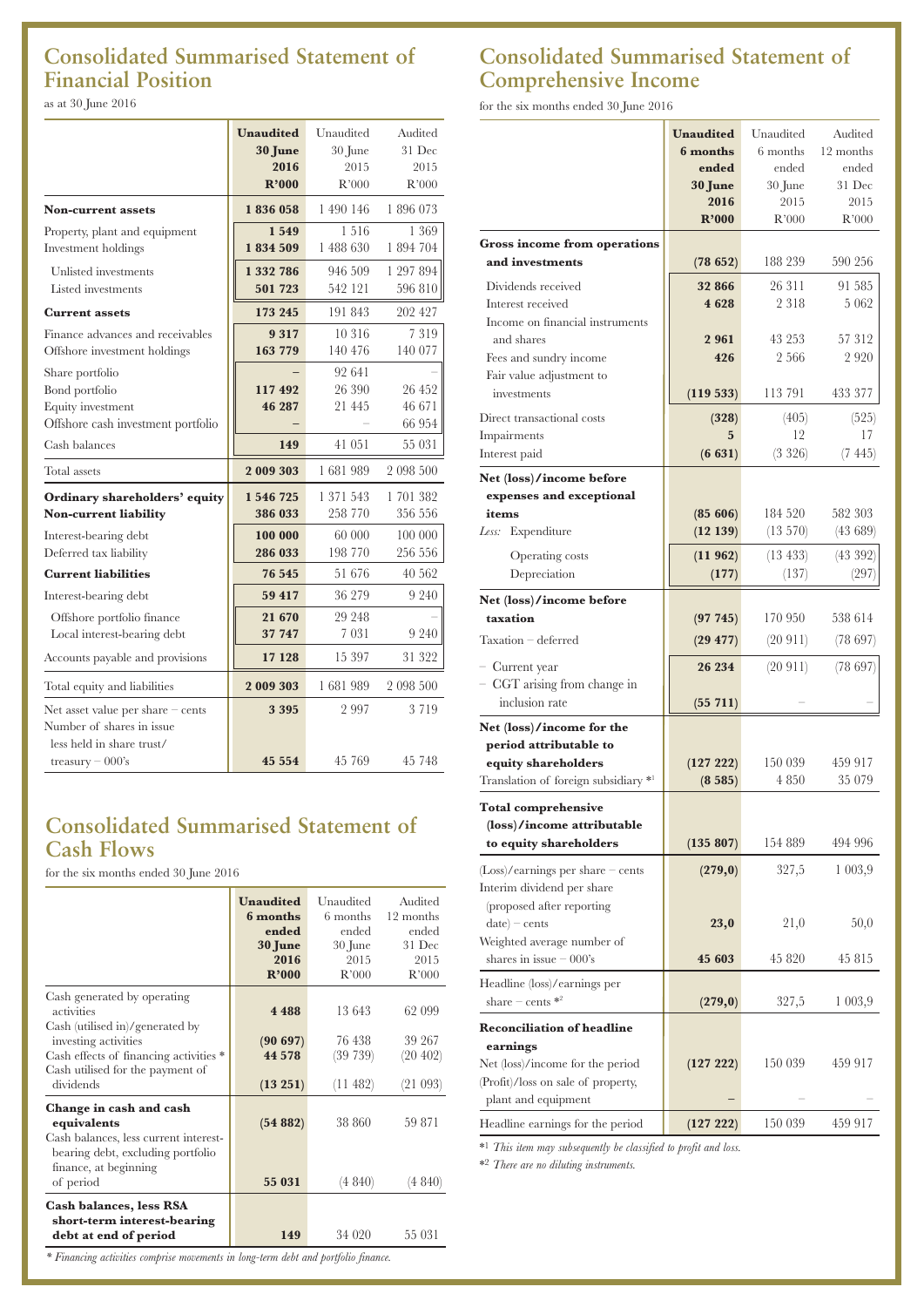## **Consolidated Summarised Statement of Changes in Equity**

for the six months ended 30 June 2016

|                                           | Share<br>capital<br>R'000 | Share<br>premium<br>R'000 | Non-<br>distri-<br>butable<br>reserve<br>R'000 | Disti-<br>butable<br>reserve<br>R'000 | Total<br>R'000 |
|-------------------------------------------|---------------------------|---------------------------|------------------------------------------------|---------------------------------------|----------------|
| Balance as at 1 January 2015              | 856                       | 45 748                    | 35 397                                         | 1 151 072                             | 1 233 073      |
| Total comprehensive income for the period |                           |                           | 35 079                                         | 459 917                               | 494 996        |
| Loss in share trust                       |                           |                           | (1)                                            |                                       | $^{(1)}$       |
| Shares held in treasury                   |                           | (5.593)                   |                                                |                                       | (5.593)        |
| Dividends paid                            |                           |                           |                                                | (21093)                               | (21093)        |
| <b>Balance as at 31 December 2015</b>     | 856                       | 40 155                    | 70 475                                         | 1 589 896                             | 1701382        |
| Total comprehensive income for the period |                           |                           | (8585)                                         | (127 222)                             | (135 807)      |
| Loss in share trust $-$ written back      |                           |                           | 1                                              |                                       | 1              |
| Loss in share trust                       |                           |                           | (1)                                            |                                       | (1)            |
| Shares held in treasury - written back    |                           | 5 5 9 3                   |                                                |                                       | 5593           |
| Shares held in treasury                   |                           | (11192)                   |                                                |                                       | (11192)        |
| Dividends paid                            |                           |                           |                                                | (13 251)                              | (13 251)       |
| Balance as at 30 June 2016                | 856                       | 34 556                    | 61890                                          | 1 449 423                             | 1 546 725      |

#### **Contingent liabilities**

1. The group has rights and obligations in terms of shareholder and purchase and sale agreements relating to its present and former investments.

2. Commitments for the lease of premises are as follows: Year 1 R1 057 000.

## **Investment holdings**

as at 30 June 2016

|                                                                                                                                                                                                                  | Economic        | Fair      |
|------------------------------------------------------------------------------------------------------------------------------------------------------------------------------------------------------------------|-----------------|-----------|
|                                                                                                                                                                                                                  | interest        | value     |
|                                                                                                                                                                                                                  | 0/2             | R'000     |
| <b>Unlisted investments</b>                                                                                                                                                                                      |                 |           |
| Masimong Chemicals (Pty) Ltd <sup>*1</sup>                                                                                                                                                                       |                 |           |
| SA Bias Industries (Pty) Ltd $*^2$                                                                                                                                                                               | 58,2            |           |
| Sunspray Food Ingredients (Pty) Ltd $*$ <sup>3</sup>                                                                                                                                                             | 22,0            |           |
|                                                                                                                                                                                                                  |                 | 1 332 786 |
| * <sup>1</sup> Participating preference shares linked to the performance<br>of 22,5m shares in Rolfes Holdings Limited<br>$*^2$ Voting interest 49%<br>* <sup>3</sup> Held through Famdeen Investments (Pty) Ltd |                 |           |
| <b>Listed investments</b>                                                                                                                                                                                        | Ordinary shares |           |
| Brait S.E.                                                                                                                                                                                                       | 758 477         | 106 149   |
| Datatec Limited                                                                                                                                                                                                  | 500 000         | 21925     |
| Metrofile Holdings Limited                                                                                                                                                                                       | 25 000 000      | 120 000   |
| Rolfes Holdings Limited                                                                                                                                                                                          | 3 575 000       | 10 689    |
| Torre Industries Limited                                                                                                                                                                                         | 61 816 355      | 127 960   |
| <b>Transaction Capital Limited</b>                                                                                                                                                                               | 10 000 000      | 115 000   |
|                                                                                                                                                                                                                  |                 | 501 723   |
| Long-term investment holdings                                                                                                                                                                                    |                 | 1 834 509 |
| Offshore investment holdings                                                                                                                                                                                     |                 | 163 779   |
| Share portfolio                                                                                                                                                                                                  |                 |           |
| Bond portfolio                                                                                                                                                                                                   |                 | 117492    |
| Corero Network Security Plc                                                                                                                                                                                      | 13 120 000      | 46 287    |
| TOTAL HOLDINGS                                                                                                                                                                                                   |                 | 1998288   |

### **Commentary**

#### **Profile**

Sabvest is an investment group which has been listed on the JSE since 1988. Its ordinary and "N" ordinary shares are quoted in the Equity Investment Instruments sector.

Sabvest has significant interests in two unlisted industrial groups and one unlisted investment group, long-term holdings in seven listed investments, and offshore share, bond and cash portfolios, all accounted for on a fair value basis. In addition, Sabvest makes finance advances, participates in debt instrument portfolios and undertakes other fee and profit earning activities from time to time.

#### **Changes in investment holdings**

During the period Sabvest:

- purchased 500 000 shares in Datatec Limited for R21,8m;
- purchased 5 000 000 shares in Metrofile Holdings Limited for R20,4m;
- received a further 796 360 Torre shares valued at R2,1m as a dividend in specie thereby increasing its holding to 61 816 355 shares which represents a 12% interest in Torre;
- purchased 6 285 Sabvest ordinary shares and 188 299 Sabvest "N" ordinary shares for R5,6m and which are presently held as treasury shares in a subsidiary;
- purchased 575 000 shares in Rolfes Holdings Limited for R1,7m thereby increasing its holding to 3 575 000 shares;
- purchased additional participating preference shares of R23,5m in Masimong Chemicals (Pty) Limited, the value of which is directly linked to the performance of 7,5m ordinary shares in Rolfes Holdings Limited thereby increasing its holding in preference shares in an amount linked to the performance of 22,5m Rolfes shares; and
- increased its offshore bond portfolio by R91m to R117,5m.

#### **Financial results**

In 2015 Sabvest achieved record results of R459m PAT and 1 003 cents HEPS, driven by high listed share prices and the conversion of unlisted investment valuations at the weak Rand exchange rate.

At the interim reporting date the share prices of a number of the group's listed investments had reduced materially, Torre and Brait in particular, and the Rand was stronger than at the year-end.

In addition, the CGT rate applicable to companies was increased which required an adjustment to the deferred tax liability for prior years.

As a result Sabvest recorded a loss of R127m and a HEPS loss of 279 cents. This in turn resulted in a reduction in NAV per share to 3 395 cents per share for the six-month period.

However, although NAV per share reduced in the six-month period, it increased by 13% over the twelve months since the previous interim reporting date.

The group's cash flows remain strong and the interim dividend has accordingly been increased by 9,5% to 23 cents per share.

The statement of financial position is conservatively geared. Subsequent to the interim reporting date, medium-term debt has been increased by R20m and short-term debt reduced accordingly.